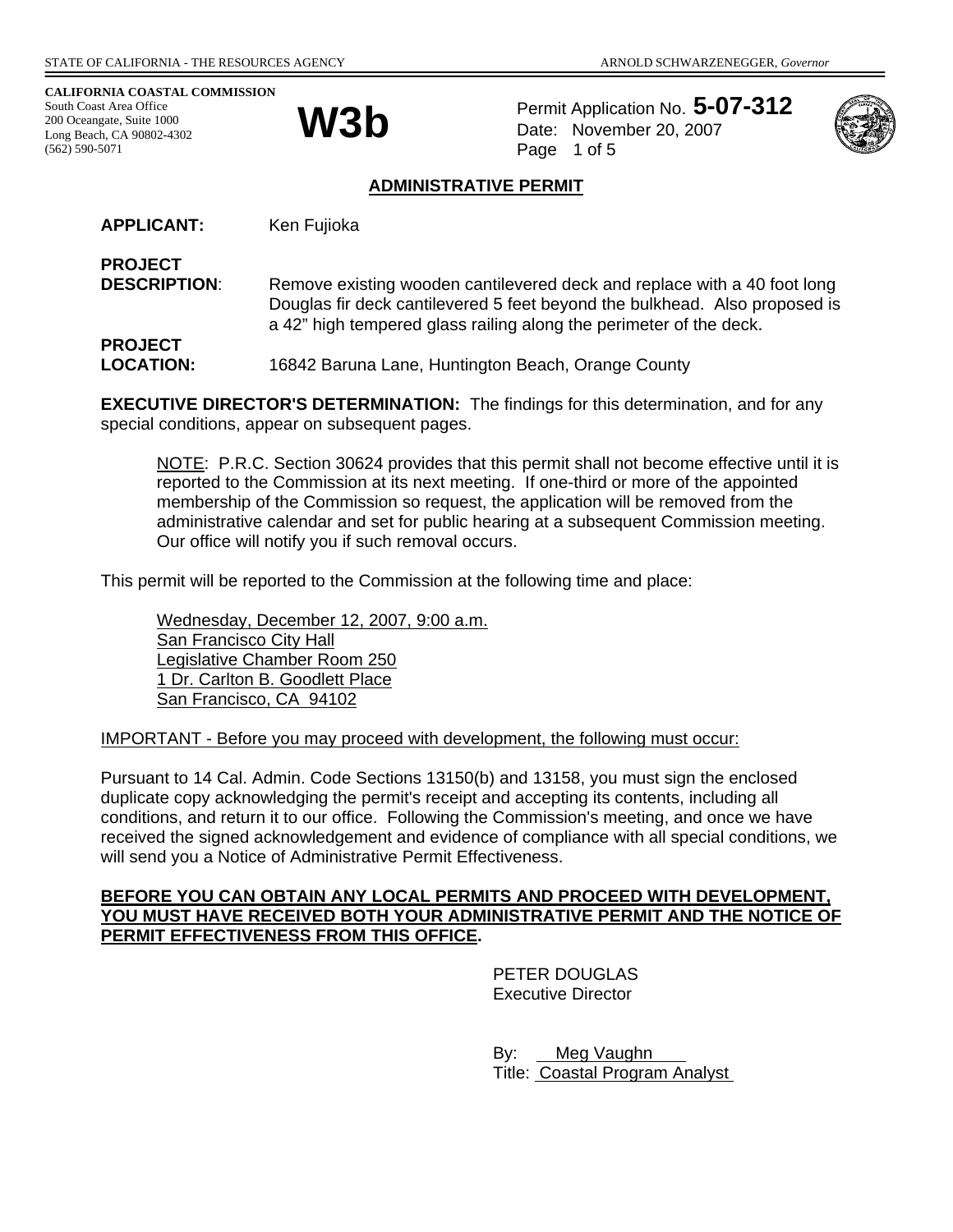### **STANDARD CONDITIONS:**

- 1. Notice of Receipt and Acknowledgment. The permit is not valid and development shall not commence until a copy of the permit, signed by the permittee or authorized agent, acknowledging receipt of the permit and acceptance of the terms and conditions, is returned to the Commission office.
- 2. Expiration. If development has not commenced, the permit will expire two years from the date this permit is reported to the Commission. Development shall be pursued in a diligent manner and completed in a reasonable period of time. Application for extension of the permit must be made prior to the expiration date.
- 3. Interpretation. Any questions of intent or interpretation of any term or condition will be resolved by the Executive Director or the Commission.
- 4. Assignment. The permit may be assigned to any qualified person, provided assignee files with the Commission an affidavit accepting all terms and conditions of the permit.
- 5. Terms and Conditions Run with the Land. These terms and conditions shall be perpetual, and it is the intention of the Commission and the permittee to bind all future owners and possessors of the subject property to the terms and conditions.

### **SPECIAL CONDITIONS:** See page four.

### **EXECUTIVE DIRECTOR'S DETERMINATION (continued):**

The Executive Director hereby determines that the proposed development is a category of development, which, pursuant to PRC Section 30624, qualifies for approval by the Executive Director through the issuance of an Administrative Permit. Subject to Standard and Special Conditions as attached, said development is in conformity with the provisions of Chapter 3 of the Coastal Act of 1976 and will not have any significant impacts on the environment within the meaning of the California Environmental Quality Act. If located between the nearest public road and the sea, this development is in conformity with the public access and public recreation policies of Chapter 3.

### **FINDINGS FOR EXECUTIVE DIRECTOR'S DETERMINATION:**

### **A. Project Description**

The applicant proposes to remove an existing wooden cantilevered deck and replace it with a forty foot long Douglas fir deck cantilevered five feet beyond the bulkhead. Also proposed is a 42" high tempered glass railing along the perimeter of the deck. The proposed deck is associated with the adjacent single family residential use. Most of the Huntington Harbour water frontage is developed with single family homes, many of which also have cantilevered decks and boat docks. Virtually the entire water frontage in Huntington Harbour is supported by bulkheads. The nearest public access in the area is at Sunset County Beach, located approximately one half mile south of the subject site.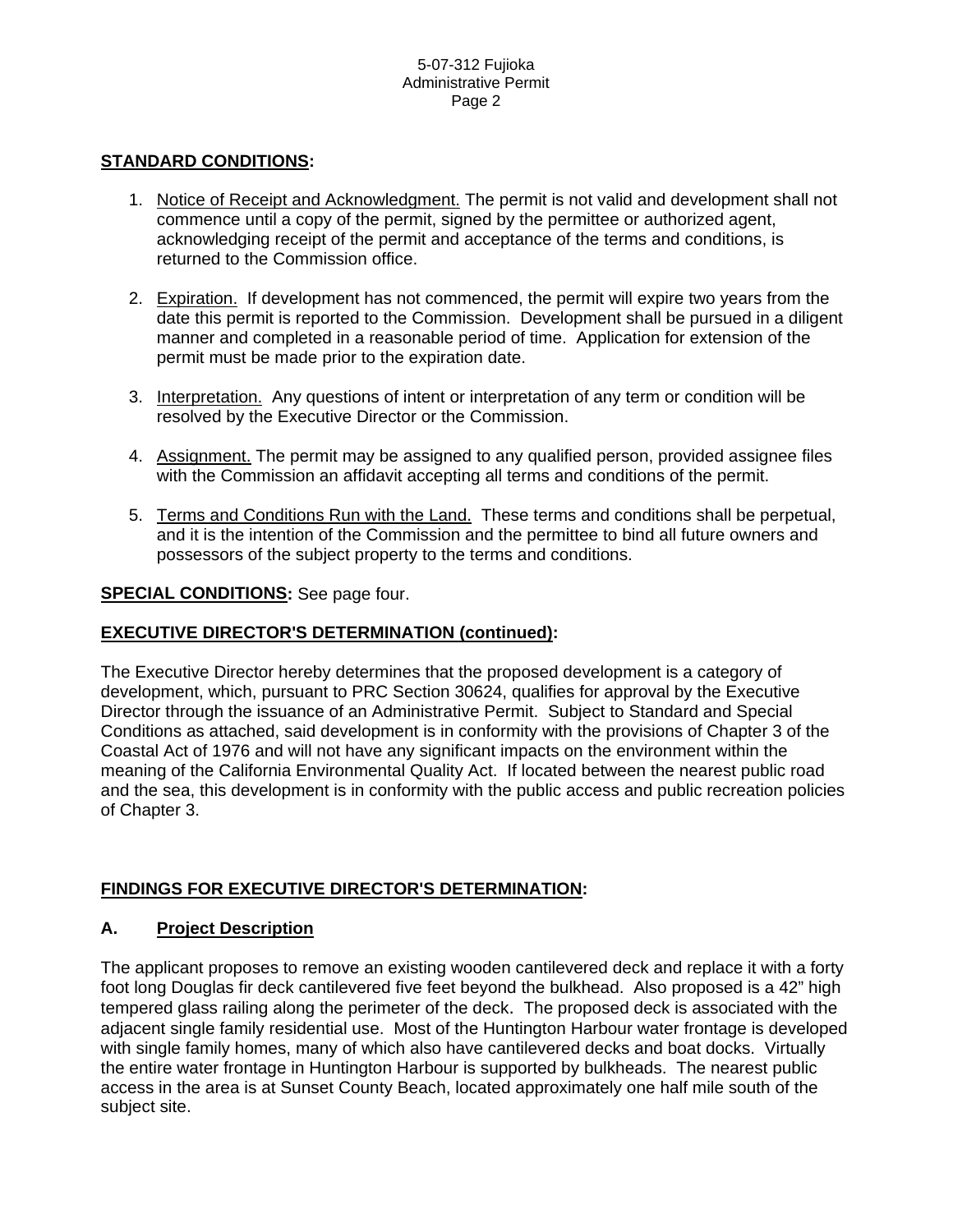Drainage from the deck will be collected in a gutter and down spout at the edge of the deck and directed to the drain system at the landward side of the deck. No products containing ammonia, sodium hypochlorite, chlorinated solvents, petroleum distillates or lye will be used on the deck, therefore, pollutants from those products will not drain to the harbor during or after construction.

The proposed deck would cantilever over the waters of Huntington Harbor. In this area of Huntington Harbor, the water area is owned by the City of Huntington Beach. A letter inviting the City to join as co-applicant was sent on October 15, 2007 and to date no response has been received. In addition, an approval in concept was received from the City, indicating the City is aware of the project. Furthermore, a special condition is imposed stating that the approval of a coastal development permit for the project does not waive any public rights or interest that exist or may exist on the property.

The subject site is located within the City of Huntington Beach, which has a certified Local Coastal Program. However, due to the project location seaward of the mean high tide line, the project is within an area of the Commission's retained permit jurisdiction. Nonetheless, the City's certified Local Coastal Program may be used as guidance. The land use designation at the site is Open Space – Water (OS – W). The site is zoned Open Space Water Recreation. The proposed development is consistent with the City's certified LCP, specifically with Implementation Plan Chapter 213 Open Space District, which allows private cantilevered decks abutting residential uses, and with Chapter 210, which provides standards for cantilevered decks in Huntington Harbor in the Open Space Water Recreation zone.

Most of the existing residences that front along the waters of Huntington Harbor have cantilevered decks. The proposed deck is similar in function to the other cantilevered decks associated with residential development within Huntington Harbor. The proposed development is consistent with past Commission actions in the area. Thus, as conditioned, the proposed deck will have no adverse impact on coastal access or resources in the project vicinity, and is consistent with the Chapter 3 policies of the Coastal Act.

## **B. PUBLIC ACCESS**

The proposed development will not affect the public's ability to gain access to, and/or to use the coast and nearby recreational facilities. Therefore, the development, as conditioned, conforms with Sections 30210 through 30214, Sections 30220 through 30224, and 30252 of the Coastal Act.

## **C. WATER QUALITY**

The proposed development has a potential for a discharge of polluted runoff from the project site into coastal waters. The development, as proposed and as conditioned, incorporates design features to minimize the effect of construction and post construction activities on the marine environment. These design features include, but are not limited to, the appropriate management of equipment and construction materials, reducing runoff through the use of permeable surfaces, the use of non-invasive, drought tolerant vegetation to reduce and treat the runoff discharged from the site, and for the use of post construction best management practices to minimize the project's adverse impact on coastal waters. Therefore, the Commission finds that the proposed development, as conditioned, conforms with Sections 30230 and 30231 of the Coastal Act regarding the protection of water quality to promote the biological productivity of coastal waters and to protect human health.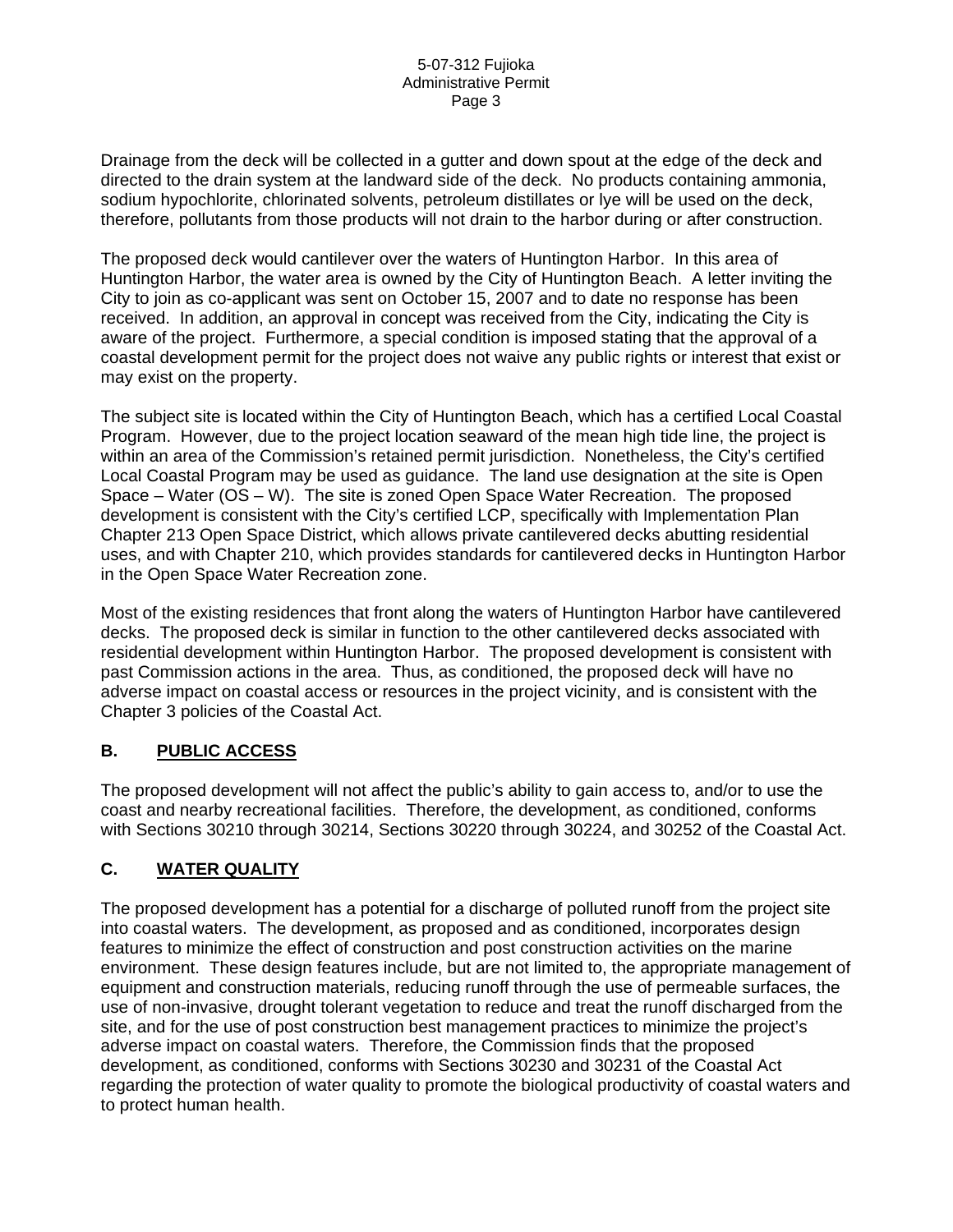## **D. LOCAL COASTAL PROGRAM**

Coastal Act section 30604(a) states that, prior to certification of a local coastal program ("LCP"), a coastal development permit can only be issued upon a finding that the proposed development is in conformity with Chapter 3 of the Act and that the permitted development will not prejudice the ability of the local government to prepare an LCP that is in conformity with Chapter 3. An LCP for the City of Huntington Beach was effectively certified in March 1985. However, the proposed development is occurring within an area of the Commission's original permit jurisdiction, due to the project location seaward of the mean high tide line. Consequently, the standard of review is the Coastal Act and the City's LCP is used only as guidance. As conditioned, the proposed development is consistent with Chapter 3 of the Coastal Act and with the certified LCP for the area.

## **E. CALIFORNIA ENVIRONMENTAL QUALITY ACT**

As conditioned, there are no feasible alternatives or additional feasible mitigation measures available that would substantially lessen any significant adverse effect that the activity may have on the environment. Therefore, the Commission finds that the proposed project, as conditioned to mitigate the identified impacts, is the least environmentally damaging feasible alternative and can be found consistent with the requirements of the Coastal Act to conform to CEQA.

## **SPECIAL CONDITIONS:**

### **1. Construction Responsibilities and Debris Removal**

- (a) No construction materials, equipment, debris, or waste shall be placed or stored where it may be subject to wave, wind, or rain erosion and dispersion.
- (b) Any and all construction material shall be removed from the site within 10 days of completion of construction.
- (c) Machinery or construction materials not essential for project improvements shall not be allowed at any time in the intertidal zone.
- (d) If turbid conditions are generated during construction a silt curtain shall be utilized to control turbidity.
- (e) Floating booms shall be used to contain debris discharged into coastal waters and any debris discharged shall be removed as soon as possible but no later than the end of each day.
- (f) Non-buoyant debris discharged into coastal waters shall be recovered by divers as soon as possible after loss.

## **2. Public Rights**

The Coastal Commission's approval of this permit shall not constitute a waiver of any public rights that exist or may exist on the property. The permittee shall not use this permit as evidence of a waiver of any public rights that may exist on the property.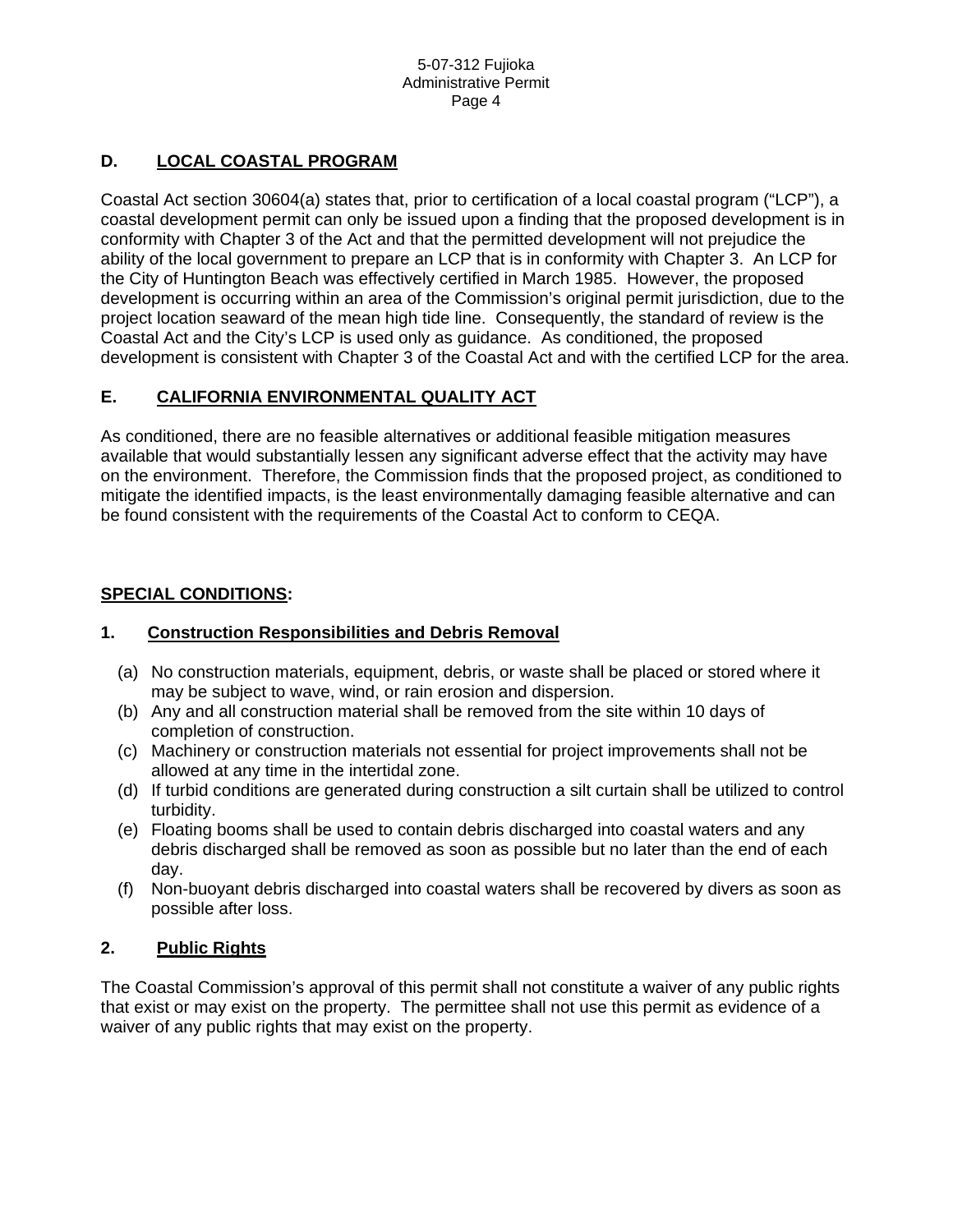# **ACKNOWLEDGMENT OF PERMIT RECEIPT/ACCEPTANCE OF CONTENTS:**

I/We acknowledge that I/we have received a copy of this permit and have accepted its contents including all conditions.

\_\_\_\_\_\_\_\_\_\_\_\_\_\_\_\_\_\_\_\_\_\_\_\_\_\_\_ \_\_\_\_\_\_\_\_\_\_\_\_\_\_\_\_\_\_\_\_\_\_ Applicants' Signature Date of Signing

5-07-312 Fujioka CntDk Admn 12.07 mv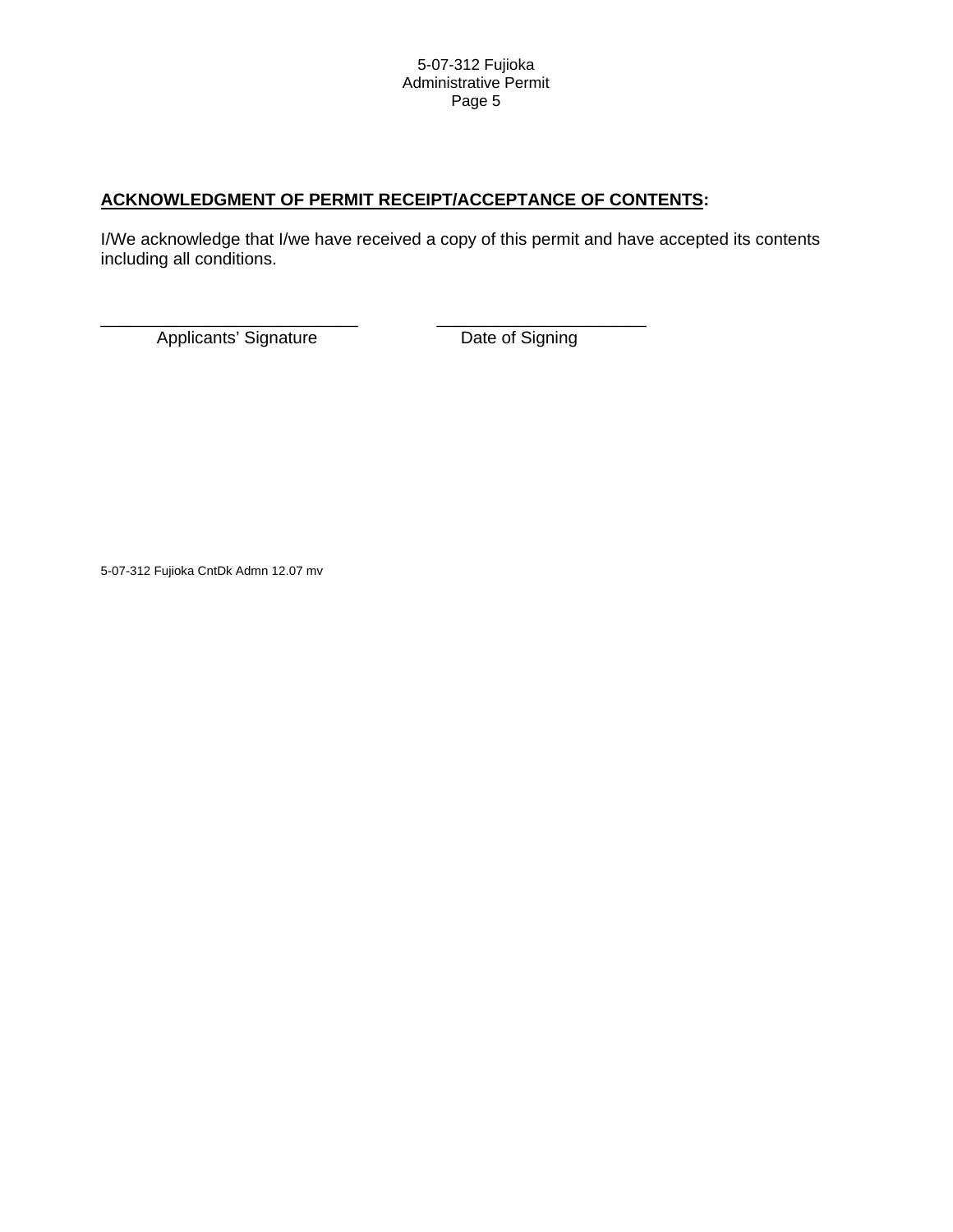#### 5-07-312 Fujioka Administrative Permit Page 6

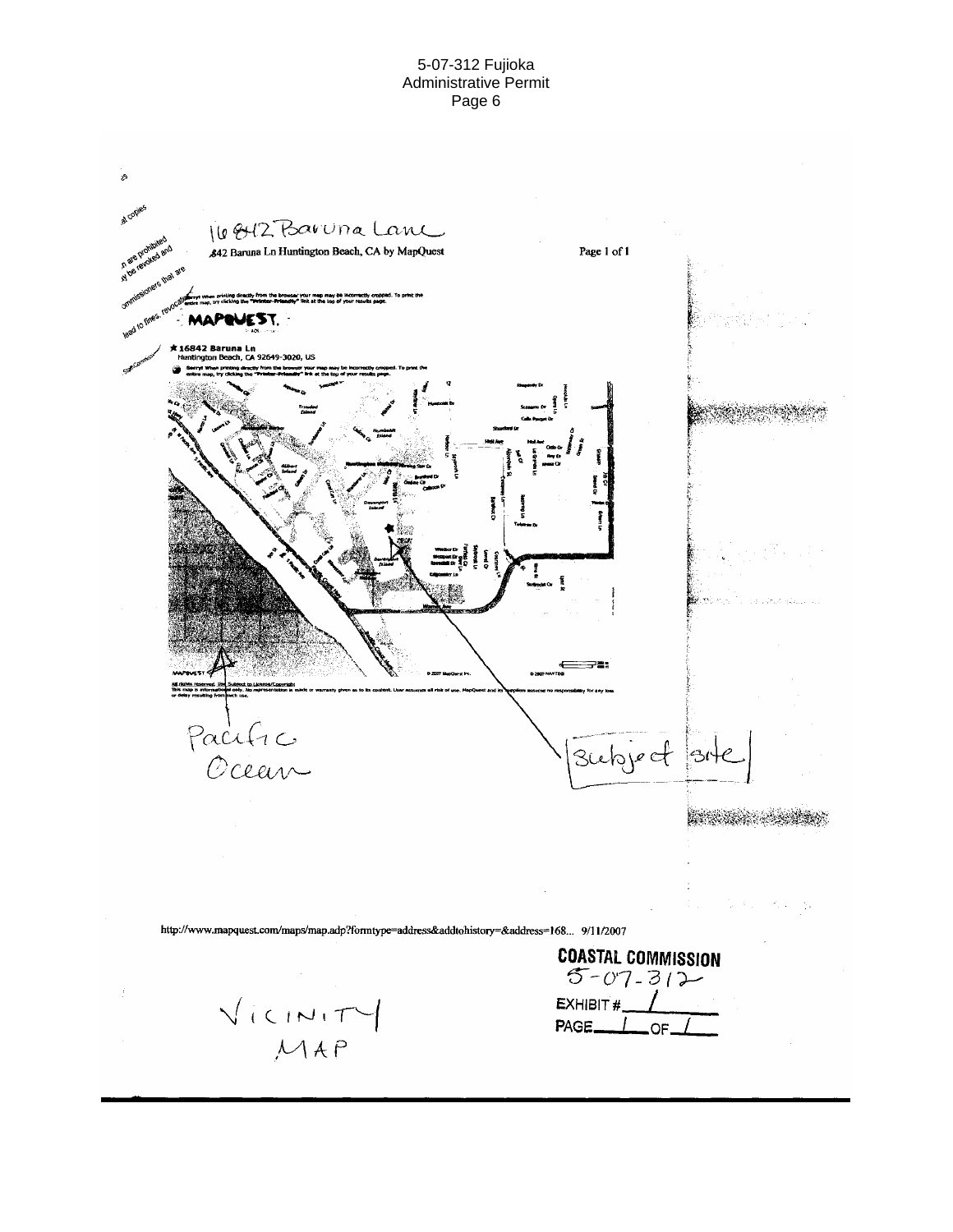